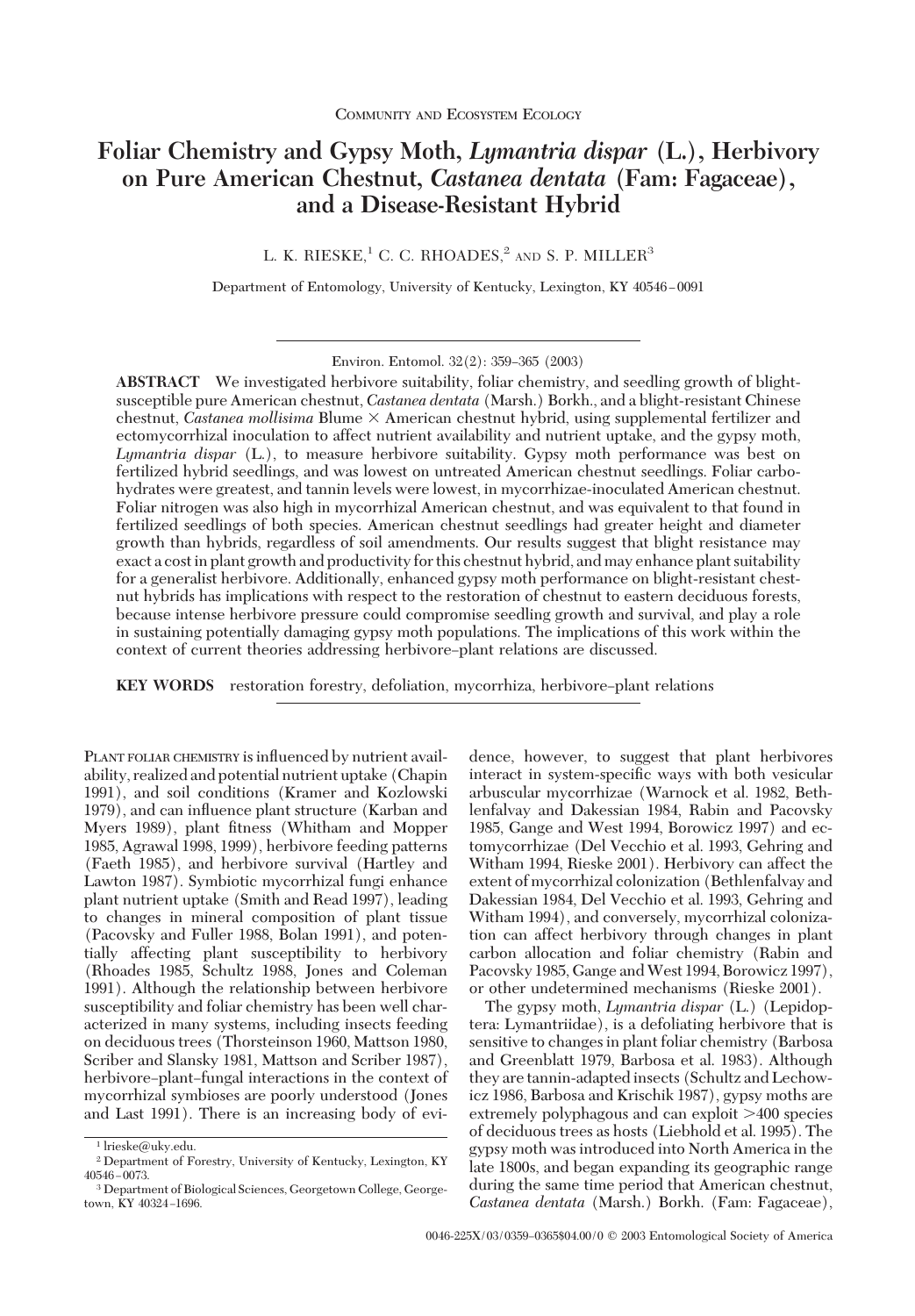was devastated by the introduced chestnut blight fungus, *Cryphonectria (Endothia) parasitica* (Murrill) Barr (Ascomycetes: Diaporthales). Historically, American chestnut was a dominant component of the northern and central hardwood forests of eastern North America, and at one time was among the most abundant trees in portions of the Appalachians (Braun 1950, Sharpe et al. 1976). The accidental introduction of the chestnut blight fungus in 1904 virtually eliminated the American chestnut from its former range. In spite of the temporal segregation, Mosher (1915) demonstrated that the gypsy moth could exploit American chestnut as a host plant.

Efforts at developing blight-resistant chestnut varieties have met with some success (Griffin 2000). Hybridization with the inherently blight-resistant Chinese chestnut, *Castanea mollisima* Blume, followed by repeated selection of blight-resistant progeny and backcrossing with American chestnut, produces a blight-resistant product with many of the desirable growth and morphological characteristics of the American chestnut (Jaynes and Dierauf 1982, Griffin 2000). Intercrossing between blight-resistant backcross progeny ensures heritability of disease resistance. After three successive backcrosses and one intercross, the hybrid chestnuts will have received -93% of their genetic traits from American chestnut parents, and it is assumed that with the exception of blight-resistance, the backcross hybrids and the original American chestnuts will be identical (Burnham et al. 1986, Hebard 2001). The incidence of blight-resistance and disease susceptibility is not straightforward, however, and can be adversely affected by altitude (Griffin 2000), cold temperatures (Griffin et al. 1993), xeric conditions (Gao and Shain 1995), and vegetative competition (Griffin et al. 1991). Additionally, resistance to one stressing agent may affect susceptibility to a second stressor (Chapin 1991, Pell and Dann 1991), suggesting that blight-resistant chestnut could alter susceptibility to herbivory.

As progress toward development of a blight resistant hybrid chestnut continues and the prospects for the return of chestnut to the eastern North American landscape becomes more tangible, questions arise as to how these plants will interact with preexisting stresses. We expect that enhanced nutrient availability, whether because of increased nutrient uptake via fertilization or because of increased uptake potential from mycorrhizal colonization, will increase chestnut seedling productivity and defensive abilities, reducing herbivore performance (Rhoades 1985). However, our understanding of the herbivore-chestnut system is far from complete, and questions remain concerning the relative productivity and herbivore susceptibility of blight-resistant chestnut. Consequently, we investigated herbivore suitability, foliar chemistry, and growth of blight-susceptible pure American chestnut, and a blight-resistant Chinese  $\times$  American hybrid, using supplemental fertilizer to affect nutrient availability and inoculation with *Pisolithus tinctorius,* a commonly occurring, commercially available ectomycorrhizal (ECM) fungus, to affect uptake potential.

## **Materials and Methods**

**Plant Material.** Pure American chestnut seed originated from stands located near West Salem, WI. Chinese  $\times$  American hybrids were open-pollinated second backcrosses from the American Chestnut Foundation breeding program (Meadowview, VA). Seeds were cold stratified in damp peat moss for 6 mo before planting in a peat-vermiculite potting mix in  $6 \times 25$ -cm plastic tree tubes (Stuewe and Sons, Corvallis, OR). Germinating seedlings were either: 1) inoculated with a commercially available ECM suspension containing spores of *P. tinctorius* (Persoon) (Basidiomycetes: Sclerodermatales) (Mycorrhizal Applications Inc., Grants Pass, OR) by irrigating 5-ml aliquots of spore concentrate, each containing  $1 \times 10^6$ spores, into the rooting zone 14 d after seeding; 2) fertilized weekly with 25-ml aliquots of a 15 mM  $NH<sub>4</sub>NO<sub>3</sub>$  solution; each fertilized seedling receiving a total of 73.5 mg of N during the trial; or 3) untreated control seedlings, watered with deionized water only throughout the study. Thus, there were two species (American chestnut and the Chinese  $\times$  American hybrid) and three treatments (mycorrhizal, fertilized, and untreated controls). Seedlings were grown in a greenhouse  $(18-25^{\circ}\text{C}, 60-90\% \text{ RH}, \text{and } 14:10 \text{ L:D})$  for 10 wk before experimental use, and irrigated four times weekly with deionized water. Because of differential seedling survival among species and among treatments, there were 66 seedlings available for herbivore feeding trials, 55 seedlings designated for phytochemical analysis, and 58 seedlings designated for plant growth measurements.

**Herbivore Feeding Assays.** Herbivore feeding assays were conducted by allowing caterpillars to feed on foliage for the duration of the fourth stadium. Gypsy moth caterpillars (USDA-ARS Laboratory, Otis AFB, Cape Cod, MA) were held in growth chambers with a 15:9 (L:D) photoperiod at  $23^{\circ}$ C, in the University of Kentucky Forest Entomology Quarantine Facility (voucher specimens are on file at the University of Kentucky). Newly molted caterpillars previously fed a wheat germ-based artificial diet (Southland Products, Lake Village, AR) were starved for 24 h before use in assays.

Whole leaves were excised with the petiole intact, surface-sterilized in 0.1% sodium hypochlorite solution, individually weighed, and placed in florists' water picks in  $7 \times 21$ -cm clear plastic rearing boxes. Caterpillars were placed individually in boxes with foliage and monitored at 12-h intervals for the duration of the stadium. At 2-3-d intervals, leaves were replaced to ensure freshness, using foliage from seedlings in the same treatment. Seedlings were retired as their leaves were consumed. Immediately after molting, insects were removed from the foliage and frozen, and plant tissue, insect cadavers, and waste material were ovendried at 60°C for 5 d and weighed. Relative growth rate  $(RGR = \text{caterpillar biomass gained (mg) · (initial cat$ erpillar wt  $(mg))^{-1}$  · (time  $(d))^{-1}$ ), relative consumption rate ( $RCR =$  amount of leaf material consumed  $(mg) \cdot (initial \text{ caterpillar } (mg))^{-1} \cdot (time \text{ } (d))^{-1}),$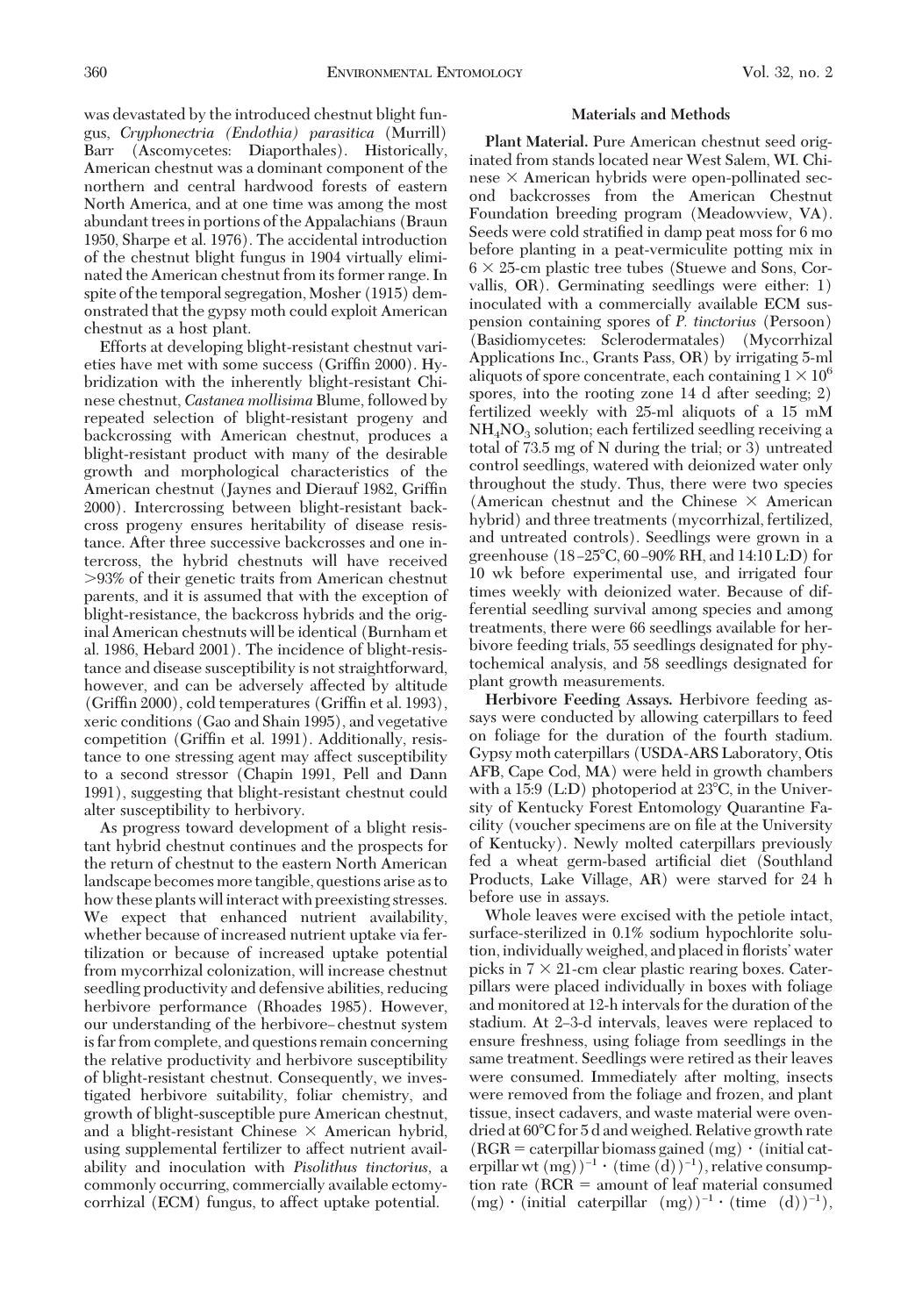|                            |                          | Pillai's Trace $F_{AF}/Pr > F$ |                         |  |  |  |  |
|----------------------------|--------------------------|--------------------------------|-------------------------|--|--|--|--|
| Factor                     | Herbivore performance    | Foliar chemistry               | Seedling growth         |  |  |  |  |
| Chestnut species           | $F_{3.57} = 6.67/0.0006$ | $F_{3,47} = 4.71/0.0008$       | $F_{2.51} = 4.71/0.01$  |  |  |  |  |
| Soil amendment             | $F_{6-116} = 2.56/0.02$  | $F_{6.96} = 3.30/0.006$        | $F_{4-104} = 0.73/0.58$ |  |  |  |  |
| Species $\times$ amendment | $F_{6-114} = 1.27/0.27$  | $F_{6.96} = 1.56/0.17$         | $F_{4-102} = 0.42/0.79$ |  |  |  |  |

**Table 1. Partial MANOVA results for herbivore performance, foliar chemistry, and seedling growth on ECM-inoculated, fertilized, and untreated control American chestnut and Chinese American hybrid grown from seed**

and length of caterpillar stadium (duration of fourth instar in d) were calculated (Slansky and Scriber 1985) as measures of caterpillar performance and foliar suitability.

**Phytochemical Analysis.** Concurrent with the herbivore feeding trial, seedlings were assessed for foliar chemical characteristics. Leaves from each harvested seedling were removed at the base, flash frozen in liquid nitrogen, and immediately ground into a fine powder and stored at -80°C. Tissue was then freezedried (VirTis Freezemobile 12SL, VirTis Co., Gradiner, NY) for  $\approx 36$  h and stored at  $-80^{\circ}$ C before analysis of foliar total nonstructural carbohydrates, nitrogen, and tannins. Carbohydrate analysis was conducted with an anthrone/thiourea reagent (Quarmby and Allen 1989), nitrogen was analyzed using a Leco TN-300 nitrogen determinator (Leco Corp., St. Joseph, MI), and tannin levels were analyzed using a radial diffusion assay (Hagerman 1987), with a protein-based agar as the substrate for tannic acid binding.

**Plant Growth.** We determined seedling height by measuring thelength from a predetermined basal stem mark at the root collar to the tip of the leading branch, and determined basal stem diameter by averaging two perpendicular basal measurements at the predetermined point near the root collar. After harvest, mycorrhiza-inoculated seedlings were assessed for colonization by visually examining root tips under  $20\times$ magnification for the presence or absence of the ECM hyphal mantle.

**Statistical Analysis.** Multivariate analysis of variance (MANOVA; SAS Institute 1997) was used to assess herbivore performance, foliar chemistry, and seedling productivity using tree species and soil amendments as main effects. Data were tested for normality before analysis. Gypsy moth RGR, RCR, and development time were used as herbivore response variables, with initial caterpillar weight as a covariate (Raubenheimer and Simpson 1992). Foliar carbohydrates, nitrogen, and tannins were used as the phytochemical response variables. Seedling height and basal stem diameter were our measures of seedling growth. Because our sample size was small, Pillai's Trace F statistic was used to assess overall significance of the multivariate models, which were followed by univariate analyses of individual response variables using a fixed effects model. A least squares means procedure was used to analyze pairwise comparisons. We also used canonical correlation analysis (CANCORR, SAS Institute 1997), which assesses the relationship between the best linear combination of response variables describing insect performance and correlates it with the best linear combination of response variables describing plant foliar chemistry. In addition, the relationship of each individual insect performance parameter to each of the foliar components was determined using linear regression analysis.

## **Results**

Examination of seedling roots for the hyphal mantle indicative of colonization revealed no detectable colonization by ECM fungi. Despite the lack of observable colonization, mycorrhizal inoculation did appear to affect several seedling and herbivore performance

**Table 2. Herbivore performance, foliar chemistry, and seedling growth (least squares mean (SE)) on ECM-inoculated, fertilized, and untreated control American chestnut and Chinese American hybrid grown from seed**

|                       | American chestnut |                            |                            | Chinese $\times$ American hybrid |                            |                  |  |
|-----------------------|-------------------|----------------------------|----------------------------|----------------------------------|----------------------------|------------------|--|
| Parameter             | ECM-inoculated    | Fertilized                 | Control                    | ECM-inoculated                   | Fertilized                 | Control          |  |
| Herbivore growth      | $N = 7$           | $N = 8$                    | $N = 10$                   | $N = 12$                         | $N = 13$                   | $N = 16$         |  |
| $RGR^a$               | $0.15(0.03)$ ab   | 0.12(0.03)                 | 0.11(0.02)                 | $0.18(0.23)$ ab                  | 0.21(0.02)a                | 0.14(0.02)       |  |
| $RCR^b$               | 4.84(0.71)a       | $4.19(0.64)$ ab            | $2.97(0.57)$ <sub>bc</sub> | $4.08(0.52)$ ab                  | 2.53(0.51)c                | $3.25(0.48)$ abc |  |
| Development time $^c$ | $9.42(0.65)$ ab   | 9.20(0.59)                 | 11.02(0.53)a               | $8.03(0.48)$ <sub>bc</sub>       | 7.35(0.47)c                | 8.78(0.44)       |  |
| Foliar chemistry      | $N = 9$           | $N = 8$                    | $N = 8$                    | $N = 10$                         | $N = 10$                   | $N = 10$         |  |
| Carbohydrates (%)     | 10.44(0.35)a      | $9.49(0.38)$ abc           | 10.32(0.38)a               | $9.73(0.34)$ ab                  | $8.51(0.34)$ d             | $8.64(0.34)$ ed  |  |
| Nitrogen $(\%)$       | 1.93(0.07)a       | $1.86(0.07)$ ab            | 1.72(0.07)                 | $1.74(0.07)$ <sub>b</sub>        | 1.98(0.07)a                | 1.71(0.07)       |  |
| Tannins $(TAE)^d$     | 6.81 $(0.56)c$    | $7.55(0.59)$ <sub>bc</sub> | $7.99(0.59)$ <sub>bc</sub> | $8.79(0.53)$ ab                  | $7.47(0.53)$ <sub>bc</sub> | $8.76(0.53)$ ab  |  |
| Seedling growth       | $N = 8$           | $N = 10$                   | $N = 7$                    | $N = 12$                         | $N = 7$                    | $N = 14$         |  |
| Height $(cm)$         | $23.55(2.33)$ ab  | 26.52(2.09)a               | $24.43(2.50)$ ab           | 20.67(1.91)                      | 24.01(2.50)ab              | 19.07(1.76)      |  |
| Diameter (cm)         | 2.91(0.24)a       | 3.22(0.22)a                | 3.11(0.26)a                | 2.55(0.20)                       | $2.76(0.26)$ ab            | $2.25(0.18)$ b   |  |

<sup>*a*</sup> RGR = relative growth rate (mg)(mg)<sup>-1</sup> (d)<sup>-1</sup>.

 $b$  RCR = relative consumption rate (mg)(mg)<sup>-1</sup> (d)<sup>-1</sup>.

 $^c$  Development time = length of fourth larval stadium (d).  $^d$  TAE = tannic acid equivalents.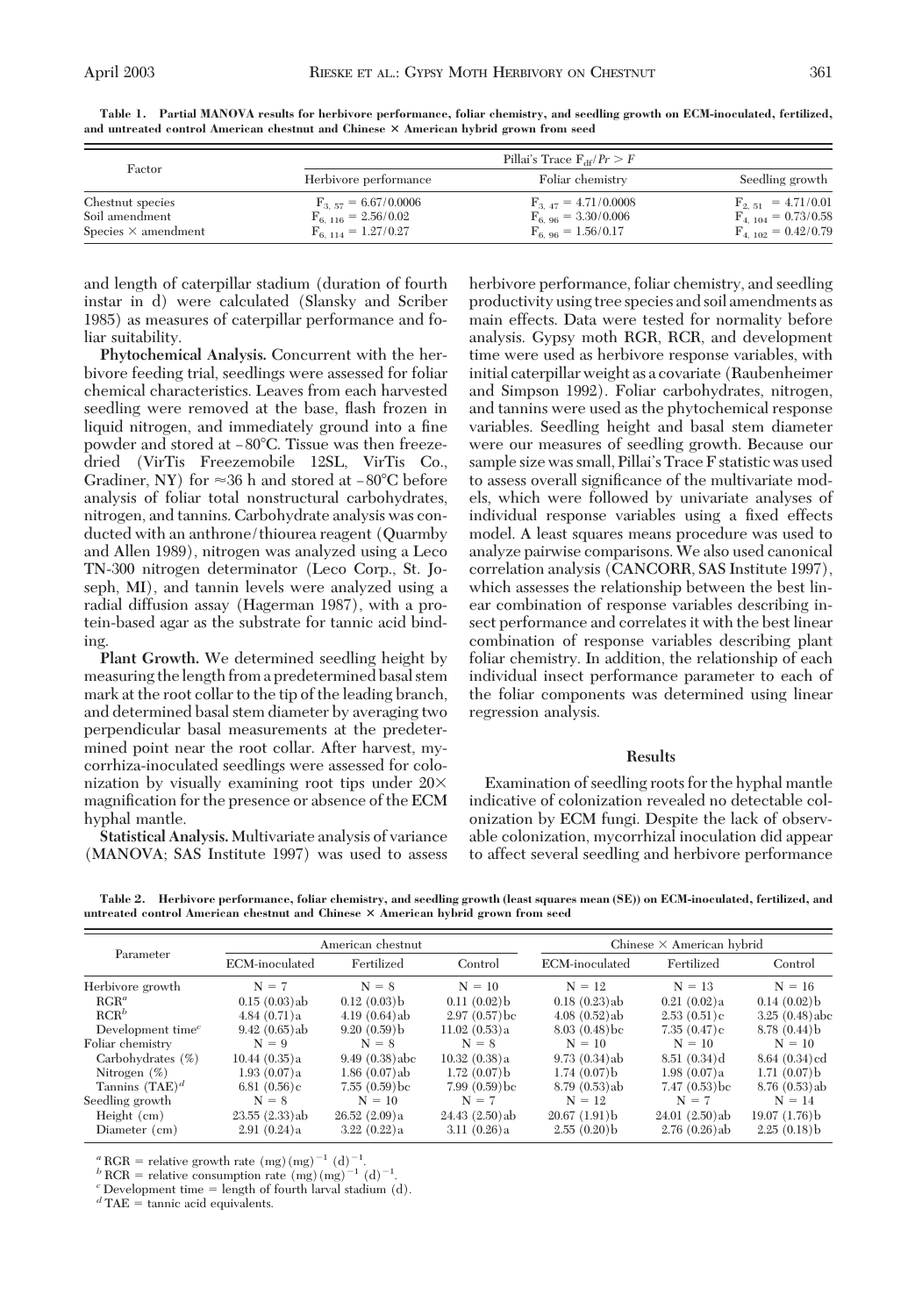**Table 3. Herbivore performance, foliar chemistry, and seedling growth (least squares mean (SE)) on American chestnut and Chinese American hybrid grown from seed**

| Parameter                | American<br>chestnut | Hybrid      | $F_{\rm af}/Pr \leq F$    |
|--------------------------|----------------------|-------------|---------------------------|
| Herbivore growth         | $N = 25$             | $N = 41$    |                           |
| $RGR^a$                  | 0.13(0.02)           | 0.18(0.01)  | $F_{1,59} = 6.58/0.01$    |
| $RCR^b$                  | 3.99(0.38)           | 3.29(0.29)  | $F_{1,59} = 1.94/0.17$    |
| Development <sup>c</sup> | 9.88(0.35)           | 8.05(0.27)  | $F_{1,59} = 13.13/0.0006$ |
| Foliar chemistry         | $N = 25$             | $N = 30$    |                           |
| Carbohydrates (%)        | 10.08(0.21)          | 8.96(0.19)  | $F_{1-49} = 15.51/0.0003$ |
| Nitrogen $(\%)$          | 1.84(0.04)           | 1.81(0.04)  | $F_{1-49} = 0.30/0.59$    |
| Tannins $(TAE)^d$        | 7.45(0.33)           | 8.33(0.30)  | $F_{1-49} = 4.09/0.05$    |
| Seedling growth          | $N = 25$             | $N = 33$    |                           |
| Height $(cm)$            | 24.83 (1.33)         | 21.25(1.20) | $F_{1.52} = 6.00/0.02$    |
| Diameter (cm)            | 3.08(0.14)           | 2.52(0.12)  | $F_{1,52} = 11.81/0.001$  |

<sup>*a*</sup> RGR = relative growth rate (mg)(mg)<sup>-1</sup> (d)<sup>-1</sup>.

 $b^b$  RCR = relative consumption rate  $(\text{mg})(\text{mg})^{-1}$  (d)<sup>-1</sup>.

<sup>*c*</sup> Development = length of fourth larval stadium (d).  $d$  TAE = tannic acid equivalents.

parameters. In the multivariate analysis (Table 1), herbivore performance varied with tree species and with soil amendment. Caterpillar RGR was weakly affected by species and treatment (Table 2,  $F = 1.91$ ;  $df = 6$ , 59;  $P = 0.09$ ). Larvae-fed fertilized hybrid seedlings grew faster than larvae-fed hybrid controls or larvae-fed fertilized or control American chestnut. Caterpillar consumption was also weakly affected by species and soil amendments ( $F = 1.86$ ; df = 6, 59;  $P =$ 0.10), and was lowest for those fed foliage from fertilized hybrid seedlings. Development time was most strongly affected  $(F = 6.93; df = 6, 59; P < 0.0001)$ , and was most rapid for caterpillars reared on fertilized hybrid tissue, and slowest for those fed tissue from untreated American chestnut seedlings. Herbivore response differed between species, regardless of soil amendments (Table 3). Caterpillars fed hybrid foliage grew larger and developed more rapidly than caterpillars fed foliage from pure American chestnut, although the consumption rate was unaffected by tree species. Herbivore performance also varied based on soil amendments across species (Table 4). Caterpillars fed foliage from ECM-inoculated seedlings ate marginally more than their counterparts fed foliage from fertilized and untreated control seedlings. Caterpillars fed foliage from untreated control seedlings consumed the least and had the slowest development.

Plant foliar chemistry varied with tree species and with soil amendment (Table 1). Foliar carbohydrates were strongly affected by species and treatment (Table 2,  $F = 5.46$ ; df = 5, 49;  $P = 0.0005$ ). Fertilized hybrids had the lowest carbohydrate levels, which were equivalent to carbohydrate concentrations in the hybrid control seedlings.Within species, fertilized seedlings had the lowest foliar carbohydrates. Foliar nitrogen was similarly affected by species and treatment (Table 2,  $F = 2.97$ ;  $df = 5$ , 49;  $P = 0.02$ ). Nitrogen levels of ECM-inoculated American chestnut seedlings were equivalent to fertilized American chestnut and fertilized hybrid seedlings. ECM-inoculated hybrids and untreated control seedlings of both species had the lowest levels of foliar nitrogen. Foliar tannin concentrations were only weakly affected by species and seedling treatment (Table 2,  $F = 2.07$ ; df = 5, 49;  $P = 0.08$ ). Tannin levels were lowest in ECM-inoculated American chestnut seedlings, and highest in foliage from the ECM-inoculated and control hybrid seedlings. Seedling foliar chemistry varied between species, independent of treatments (Table 3). Foliar carbohydrates were higher, and foliar tannins were lower, in American chestnut foliage than in foliage from hybrids. There was no difference in foliar nitrogen between species. We also saw differences in foliar chemistry based on seedling treatments, independent of tree species (Table 4). ECM-inoculated seedlings contained higher levels of foliar carbohydrates than did fertilized and untreated control seedlings. Fertilized seedlings had higher levels of foliar nitrogen than did control seedlings, but there was no difference in foliar tannins across seedling treatments.

Seedling growth varied with chestnut species, but not with seedling treatment (Table 1). Seedling height was only weakly affected by species and treatment (Table 2,  $F = 1.92$ ; df = 5, 52;  $P = 0.10$ ). Fertilized American chestnuts had the greatest height growth, and grew taller than the ECM-inoculated and control

**Table 4. Herbivore performance, foliar chemistry, and seedling growth (least squares mean (SE)) on ECM-inoculated, fertilized, and untreated control American chestnut and Chinese American hybrid grown from seed**

| Parameter         | ECM-inoculated  | Fertilized   | Control        | $F_{\rm dr}/Pr \leq F$   |
|-------------------|-----------------|--------------|----------------|--------------------------|
| Herbivore growth  | $N = 19$        | $N = 21$     | $N = 26$       |                          |
| $RGR^a$           | 0.16(0.02)a     | 0.16(0.02)a  | 0.13(0.02)a    | $F_{2,59} = 1.55/0.22$   |
| $RCR^b$           | 4.46(0.43)a     | 3.36(0.41)   | $3.11(0.37)$ b | $F_{2,59} = 3.03/0.06$   |
| $Development^c$   | 8.72(0.40)      | 8.28(0.38)   | 9.90(0.34)a    | $F_{2,59} = 9.41/0.0003$ |
| Foliar chemistry  | $N = 19$        | $N = 18$     | $N = 18$       |                          |
| Carbohydrates (%) | 10.09(0.24)a    | 9.00(0.25)   | 9.47(0.25)     | $F_{2,49} = 4.90/0.01$   |
| Nitrogen $(\%)$   | $1.83(0.05)$ ab | 1.92(0.05)a  | 1.71(0.05)     | $F_{2,49} = 4.65/0.01$   |
| Tannins $(TAE)^d$ | 7.80(0.38)a     | 7.51(0.39)a  | 8.37(0.39)a    | $F_{2,49} = 1.35/0.26$   |
| Seedling growth   | $N = 20$        | $N = 17$     | $N = 21$       |                          |
| Height $(cm)$     | 22.10(1.51)a    | 25.27(1.63)a | 21.75(1.53)a   | $F_{2.52} = 1.54/0.22$   |
| Diameter (cm)     | 2.73(0.16)a     | 2.99(0.17)a  | 2.68(0.16)a    | $F_{2,52} = 1.17/0.32$   |

<sup>*a*</sup> RGR = relative growth rate (mg)(mg)<sup>-1</sup> (d)<sup>-1</sup>.

 $b$  RCR = relative consumption rate (mg)(mg)<sup>-1</sup> (d)<sup>-1</sup>.

<sup>*c*</sup> Development = length of fourth larval stadium (d).  $d$  TAE = tannic acid equivalents.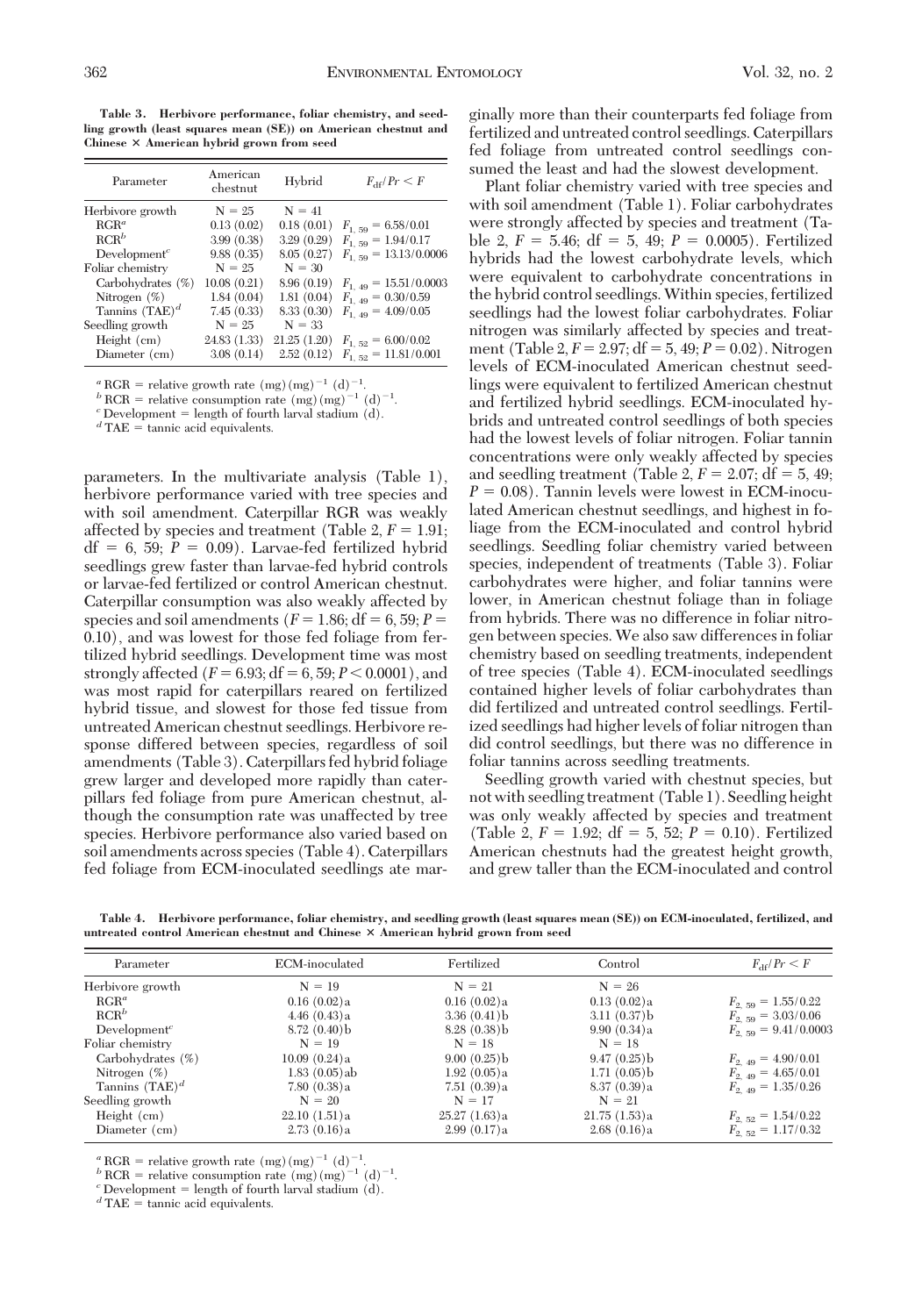|  |  | Table 5. Linear regression analysis of herbivore performance with chestnut seedling foliar components |  |  |  |  |
|--|--|-------------------------------------------------------------------------------------------------------|--|--|--|--|
|--|--|-------------------------------------------------------------------------------------------------------|--|--|--|--|

| Herbivore parameter | Variable     | Parameter estimate (SE) | t-value | Pr >  t | Overall model $F_{\text{df}}/Pr \leq F$ |
|---------------------|--------------|-------------------------|---------|---------|-----------------------------------------|
| $RGR^a$             | intercept    | 0.16(0.04)              | 3.75    | < 0.001 | $F_{3.613} = 5.61/0.0008$               |
|                     | carbohydrate | $-0.009(0.003)$         | $-3.30$ | 0.001   |                                         |
|                     | nitrogen     | 0.04(0.02)              | 2.71    | 0.007   |                                         |
|                     | tannin       | 0.001(0.002)            | 0.72    | 0.47    |                                         |
| $RCR^b$             | intercept    | 1.97(0.94)              | 2.10    | 0.04    | $F_{3.613} = 5.72/0.0007$               |
|                     | carbohydrate | 0.25(0.06)              | 1.08    | < 0.001 |                                         |
|                     | nitrogen     | $-0.34(0.34)$           | $-0.99$ | 0.32    |                                         |
|                     | tannin       | $-0.03(0.04)$           | $-0.60$ | 0.55    |                                         |
| $Development^c$     | intercept    | 8.99(1.00)              | 8.96    | < 0.001 | $F_{3.613} = 17.50 / \le 0.0001$        |
|                     | carbohydrate | 0.35(0.07)              | 5.37    | < 0.001 |                                         |
|                     | nitrogen     | $-1.89(0.36)$           | $-5.19$ | < 0.001 |                                         |
|                     | tannin       | $-0.02(0.05)$           | $-0.32$ | 0.75    |                                         |

<sup>*a*</sup> RGR = relative growth rate (mg)(mg)<sup>-1</sup> (d)<sup>-1</sup>.

 $b$  RCR = relative consumption rate (mg)(mg)<sup>-1</sup> (d)<sup>-1</sup>.

 $c$  Development = length of fourth larval stadium  $(d)$ .

hybrid seedlings, but there was no difference in height between seedling treatments within either species. Seedling stem diameter was strongly affected by species and seedling treatment (Table 2,  $F = 3.11$ ; df = 5,  $52; P = 0.01$ . Fertilized American chestnut seedlings also had the greatest stem diameter, and again, put on significantly more diameter growth than either the ECM-inoculated or the control hybrid seedlings. Stem diameter growth among seedling treatments of American chestnut was equivalent to that of the fertilized hybrid seedlings. Independent of seedling treatments, American chestnut grew larger than the hybrid with respect to both seedling height and stem diameter (Table 3). However, there were no significant differences in seedling growth based on treatments across species (Table 4).

The multivariate canonical correlation analysis, which generates a linear combination of foliar chemistry variables (carbohydrates, nitrogen, and tannins) that correlates most closely with a linear combination of insect growth variables (RGR, RCR, and development time), yielded a highly significant relationship between one combination of foliar chemistry variables and herbivore performance variables  $(F = 7.83; df =$ 9, 1839;  $P < 0.0001$ ), which explained 10% of the variability in the data (squared canonical correla- $\tau$  tion = 0.1018). The linear combination of foliar response variables was strongly and positively correlated with nitrogen (0.55), and negatively correlated with carbohydrates (0.78). The corresponding linear combination of herbivore response variables was negatively correlated with insect development time (0.87) and consumption (0.46), and positively correlated with growth rate (0.51). These results can be interpreted to mean that high levels of foliar nitrogen and low levels of foliar carbohydrates are significantly related to rapid caterpillar development, low consumption rates, and high growth rates. The analysis of American chestnut alone yielded no significant canonical correlations  $(F = 1.54; df = 9, 489; P = 0.13)$ . For the hybrid, however, there was a highly significant relationship between foliar chemistry and herbivore performance  $(F = 6.11; df = 9, 983.4; P < 0.0001)$ , which again explained >10% of the variability

(squared canonical correlation  $= 0.1042$ ). The relationship was strongly and positively correlated with nitrogen (0.90), and negatively correlated with carbohydrates (0.32) and tannins (0.53). The corresponding combination of herbivore response variables included a negative correlation with development time (0.84) and consumption (0.65), and a positive correlation with growth (0.41). Again, this suggests that high levels of foliar nitrogen and low levels of foliar carbohydrates (and also foliar tannins, in the case of the hybrid) is related to rapid caterpillar development, low consumption rates, and high growth rates. The univariate linear regression analysis corroborated these findings. Gypsy moth RGR was positively and significantly correlated with foliar nitrogen, and slightly but significantly negatively correlated with foliar carbohydrates (Table 5). There was no relationship between caterpillar RGR and foliar tannins. Gypsy moth consumption was positively and signiÞcantly associated with foliar carbohydrates, but there was no significant relationship between caterpillar consumption and foliar nitrogen and tannins. Lastly, caterpillar development time was positively correlated with foliar carbohydrates, and negatively correlated with foliar nitrogen, and again, was not affected by foliar tannins.

## **Discussion**

Chestnut seedling growth, foliar chemistry, and susceptibility to gypsy moth herbivory were affected by species and by our soil amendments. American chestnut seedlings had greater height and diameter growth than the hybrids. However, the Chinese chestnut hybrid appeared more responsive to nutrient additions, with slight increases in height and diameter that were not evident in the fertilized American chestnuts.

Differences in seedling performance and foliar chemistry were not affected by mycorrhizal inoculation, and examination of seedling rootsin our study did not show appreciable mycorrhizal colonization. However, seedling growth and herbivore performance on mycorrhizae-inoculated seedlings was often intermediate between the fertilized and untreated control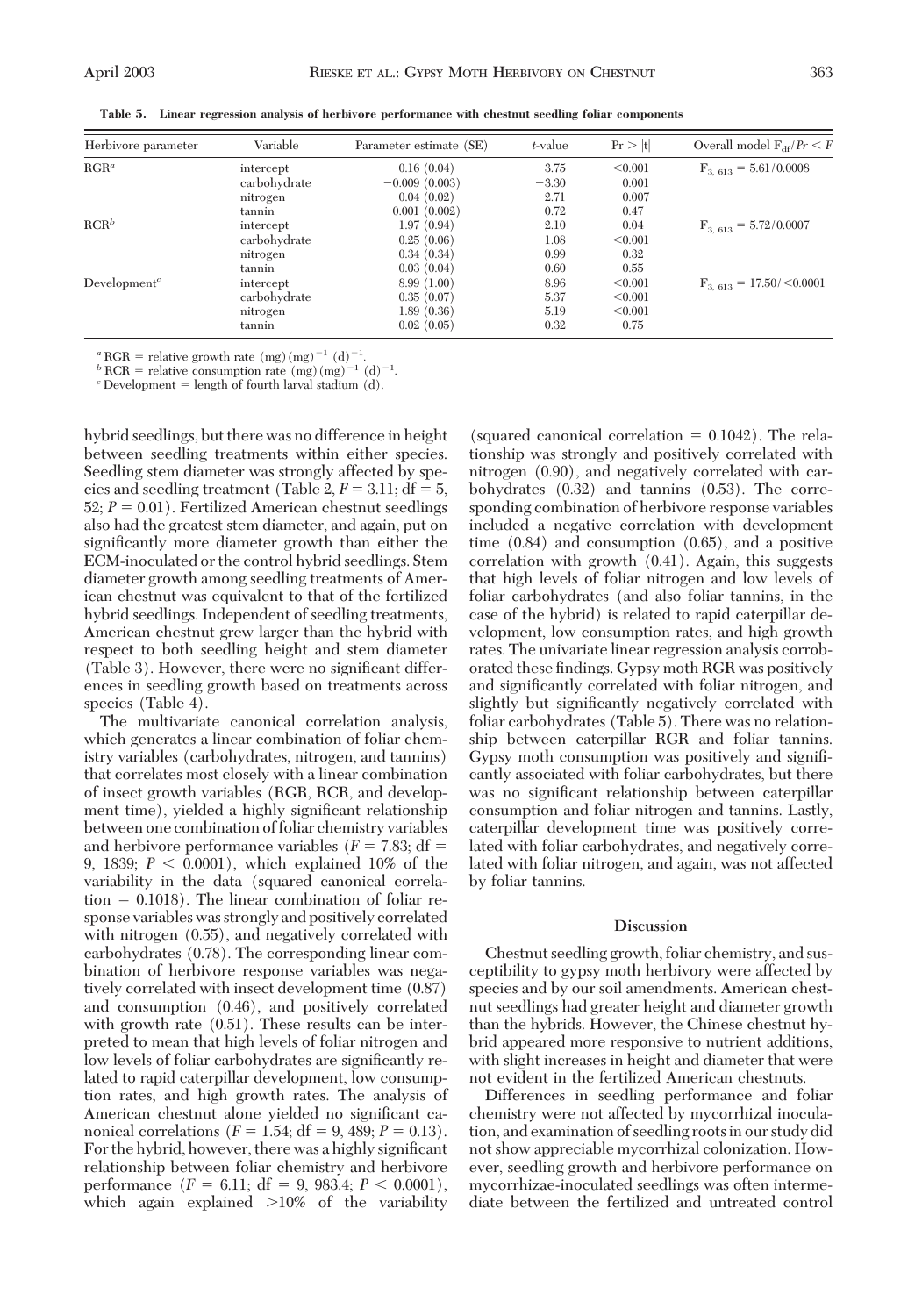seedlings, which indicates that mycorrhizae may have been present but that colonization was too low for visual detection. Mycorrhizae appear to function as mutualists under nutrient-poor conditions, enhancing plant growth and defense through increased nutrient acquisition (Smith and Read 1997), and appear to function as carbon parasites under nutrient-rich conditions, drawing carbon away from plant tissues for fungal growth.

Foliage of American chestnut had higher concentrations of carbohydrates and lower concentrations of tannins, which, given equivalent levels of foliar nitrogen, suggest that it is a higher quality host for generalist herbivores than the hybrid. Herbivore performance was weakest on untreated American chestnut seedlings. Gypsy moths reared on foliage from untreated American chestnut had the lowest growth, low to moderate consumption, and the slowest development time. Hybrid foliar chemistry appeared strongly responsive to nutrient addition. Foliar nitrogen concentrations in the fertilized hybrids were among the highest measured. This may in turn explain why gypsy moth caterpillar performance was superior on the fertilized hybrid, because nitrogen is a limiting factor in the growth and development of herbivorous insects (Mattson 1980, Scriber and Slansky 1981). Decreased consumption with increased growth and rapid development suggests a significant increase in host plant quality with fertilization of the hybrids.

Our data fit with predictions of the growth-differentiation balance hypothesis, which postulates a physiological trade-off between plant growth and plant defense that exists when the production of secondary metabolites diverts resources away from the production of additional biomass (Loomis 1932, 1953; Lorio and Sommers 1986). The hypothesis predicts that environmental factors that limit plant growth more than photosynthesis (including nutrient deprivation) will cause the accumulation of carbon-based compounds for use in secondary metabolism (Herms and Mattson 1992). American chestnut seedlings exhibited increased height and diameter growth, and decreased herbivore performance, when compared with the hybrid. The lower nutritional quality and higher tannin concentration of the hybrid should provide a barrier to successful herbivory. However, increased nutrient acquisition in plants with carbon-based defenses can reduce overall defense, ultimately increasing herbivore performance (Herms and Mattson 1982). Our data support that view. In addition, our results suggest that partial blight resistance or some other trait of the hybrid seedlings may exact a cost in plant growth and productivity, as well as in herbivore susceptibility.

Enhanced performance of gypsy moth caterpillars on the Chinese  $\times$  American hybrid implies that gypsy moth pressure may increase with the widespread planting of hybridized chestnut in eastern deciduous forest stands. Herbivore pressure on newlyintroduced hybrid chestnuts could compromise their growth and survival, and play a role in sustaining potentially damaging gypsy moth populations.

## **Acknowledgments**

We thank Steve Beiting, Glade Brosi, Tom Coleman, Jessica Coleman, Adam Dattilo, Ashley Kolka, Nathan Kunze, Jenna Patton, and Amy Veirs for assistance. Marie Gantz provided statistical advice. Grayson Brown, David Wise, and two anonymous reviewers provided thoughtful criticism and useful comments on an earlier version of this manuscript. This research was supported by McIntire Stennis funds from the Kentucky Agricultural Experiment Station, and is published as Experiment Station Project 02-08-34.

## **References Cited**

- **Agrawal, A. A. 1998.** Induced responses to herbivory and increased plant performance. Science 279: 1201-1202.
- **Agrawal, A. A. 1999.** Induced responses to herbivory in wild radish: effects on several herbivores and plant fitness. Ecology 80: 1713–1723.
- **Barbosa, P., and V. A. Krischik. 1987.** Inßuence of alkaloids on feeding preference of eastern deciduous forest trees by the gypsy moth (*Lymantria dispar).* Am. Nat. 130:  $53 - 69.$
- **Barbosa, P., and J. Greenblatt. 1979.** Suitability, digestibility, and assimilation of various host plants to the gypsy moth (*Lymantria dispar L.*). Oecologia (Berl.). 43: 111– 119.
- **Barbosa, P., M. Waldvogel, P. Martinat, and L. W. Douglass. 1983.** Developmental and reproductive performance of the gypsy moth, *Lymantria dispar* (L.) (Lepidoptera: Lymantriidae) on selected hosts common to mid-Atlantic and southern forests. Environ. Entomol. 12: 1858-1862.
- **Bethlenfalvay, G. J., and S. Dakessian. 1984.** Grazing effects on mycorrhizal colonization and ßoristic composition of the vegetation on a semiarid range in northern Nevada. J. Range Mange. 37: 312-316.
- **Bolan, N. S. 1991.** A critical review on the role of mycorrhizal fungi in the uptake of phosphorus by plants. Plant Soil 134: 189-207.
- Borowicz, V. A. 1997. A fungal root symbiont modifies plant resistance to an insect herbivore. Oecologia 112: 534-542.
- **Braun, E. L. 1950.** Deciduous forests of eastern North America. Hafner Press, NY.
- **Burnham, C. W., P. Rutter, and D. W. French. 1986.** Breeding blight resistant chestnuts. Plant Breeding Rev. 4: 347– 397.
- **Chapin, F. S., III. 1991.** Effects of multiple environmental stresses on nutrient availability and use, pp. 67-88. In H. A. Mooney, W. E. Winner, and E. J. Pell [eds.], Response of plants to multiple stresses. Academic, New York.
- **Del Vecchio, T. A., C. A. Gehring, N. S. Cobb, and T. G. Whitham. 1993.** Negative effects of scale insect herbivory on the ectomycorrhizae of juvenile pinyon pine. Ecology 74: 2297–2302.
- **Faeth, S. H. 1985.** Quantitative defense theory and patterns of feeding by oak insects. Oecologia (Berl.). 68: 34-40.
- **Gange, A. C., and H. M. West. 1994.** Interactions between arbuscular mycorrhizal fungi and foliar-feeding insects in *Plantago lanceolata* L. New Phytol. 128: 79-87.
- **Gao, S., and L. Shain. 1995.** Effects of water stress on chestnut blight. Can. J. For. Res. 25: 1030-1035.
- **Gehring, C. A., and T. G. Whitham. 1994.** Comparisons of ectomycorrhizae on pinyon pines (*Pinus edulis*; Pinaceae) across extremes of soil type and herbivory. Am. J. Bot. 81: 1509-1516.
- Griffin, G. J., M. A. Kahn, and S. L. Griffin. 1993. Superficial canker instability during winter and virulence of *Endo-*